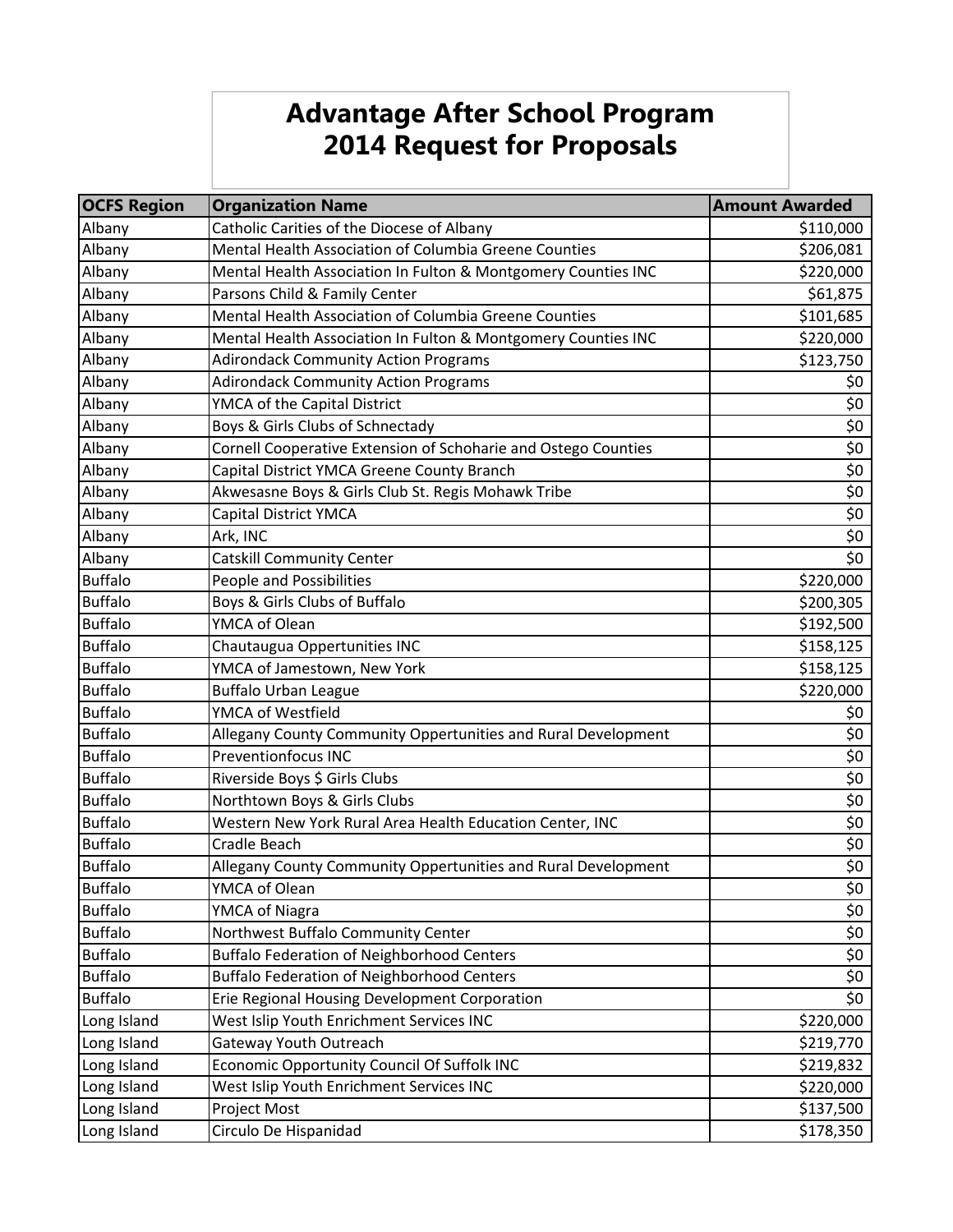| Long Island          | Family Residences and Essential Enterprises             | \$143,708 |
|----------------------|---------------------------------------------------------|-----------|
| Long Island          | Hispanic Brotherhood of Rockville Center INC            | \$55,000  |
| Long Island          | Little Flower Children and Family Services of New York  | \$110,000 |
| Long Island          | Economic Opportunity Council of Suffolk INC             | \$216,435 |
| Long Island          | Hempstead Boys & Girls Club                             | \$0       |
| Long Island          | Lifeline Mediation Center, INC                          | \$0       |
| Long Island          | Ad-HOK Committee for Selden Centerach Youth Association | \$0       |
| Rochester            | Rochester Area Community Foundation Initiatives INC     | \$220,000 |
| Rochester            | <b>Wayne County Action Program</b>                      | \$126,041 |
| Rochester            | The Friends of Addison Youth Center                     | \$92,125  |
| Rochester            | <b>Wayne County Action Program</b>                      | \$151,250 |
| Rochester            | Community Place of Greater Rochester                    | \$55,000  |
| Rochester            | <b>Family Service Society INC</b>                       | \$103,125 |
| Rochester            | Boys & Girls Clubs of Rochester, INC                    | \$0       |
| Rochester            | Economic Opportunity Program INC of Chemung County      | \$0       |
| Rochester            | Southwest Area Neighborhood Association                 | \$0       |
| <b>Spring Valley</b> | Boys & Girls Club of Newburgh                           | \$144,375 |
| <b>Spring Valley</b> | Westchester Jewish Community Services                   | \$171,875 |
| <b>Spring Valley</b> | <b>Family Service INC</b>                               | \$158,125 |
| <b>Spring Valley</b> | Community Improvement Council INC                       | \$195,000 |
| <b>Spring Valley</b> | The Childrens Village                                   | \$165,000 |
| <b>Spring Valley</b> | Family Services of Westchester INC                      | \$144,375 |
| <b>Spring Valley</b> | Family YMCA of TerryTown                                | \$68,714  |
| <b>Spring Valley</b> | Footings, INC                                           | \$0       |
| <b>Spring Valley</b> | Wellcore, INC                                           | \$0       |
| <b>Spring Valley</b> | Sports & Arts in Schools Foundation                     | \$0       |
| <b>Spring Valley</b> | Sports & Arts in Schools Foundation                     | \$0       |
| <b>Spring Valley</b> | Northeast Community Center                              | \$130,625 |
| <b>Spring Valley</b> | <b>Family Service Society of Yonkers</b>                | \$220,000 |
| <b>Spring Valley</b> | Family YMCA of TerryTown                                | \$0       |
| <b>Spring Valley</b> | Nepperhan Community Center, INC                         | \$0       |
| <b>Spring Valley</b> | Boys & Girls Club of New Rochelle INC                   | \$0\$     |
| <b>Spring Valley</b> | YMCA White Plains & Centeral Westchester                | \$0       |
| <b>Spring Valley</b> | Cornell Cooperative Extension of Ulster County          | \$0       |
| <b>Spring Valley</b> | Footing, INC                                            | \$0       |
| <b>Spring Valley</b> | Family of Woodstock                                     | \$0       |
| <b>Spring Valley</b> | Westchester Consumer Empowerment Center                 | \$0       |
| <b>Spring Valley</b> | Mount Tremper Outdoor Ministries                        | \$0       |
| <b>Spring Valley</b> | Cluster, INC                                            | \$0       |
| Syracuse             | Booker T. Washington Community Center                   | \$171,875 |
| Syracuse             | Oswego County Oppertunities INC                         | \$220,000 |
| Syracuse             | Cornell Cooperative Extension of Jefferson County       | \$103,125 |
| Syracuse             | Partnership for Results, INC                            | \$220,000 |
| Syracuse             | Booker T. Washington Community Center                   | \$171,875 |
| Syracuse             | Utica Safe Schools Healthy Students Parnership, INC     | \$220,000 |
| Syracuse             | Utica Safe Schools Healthy Students Parnership, INC     | \$0       |
| Syracuse             | Childrens Home of Jefferson County, INC                 | \$0       |
| Syracuse             | Hand in Hand Early Childhood Center                     | \$0       |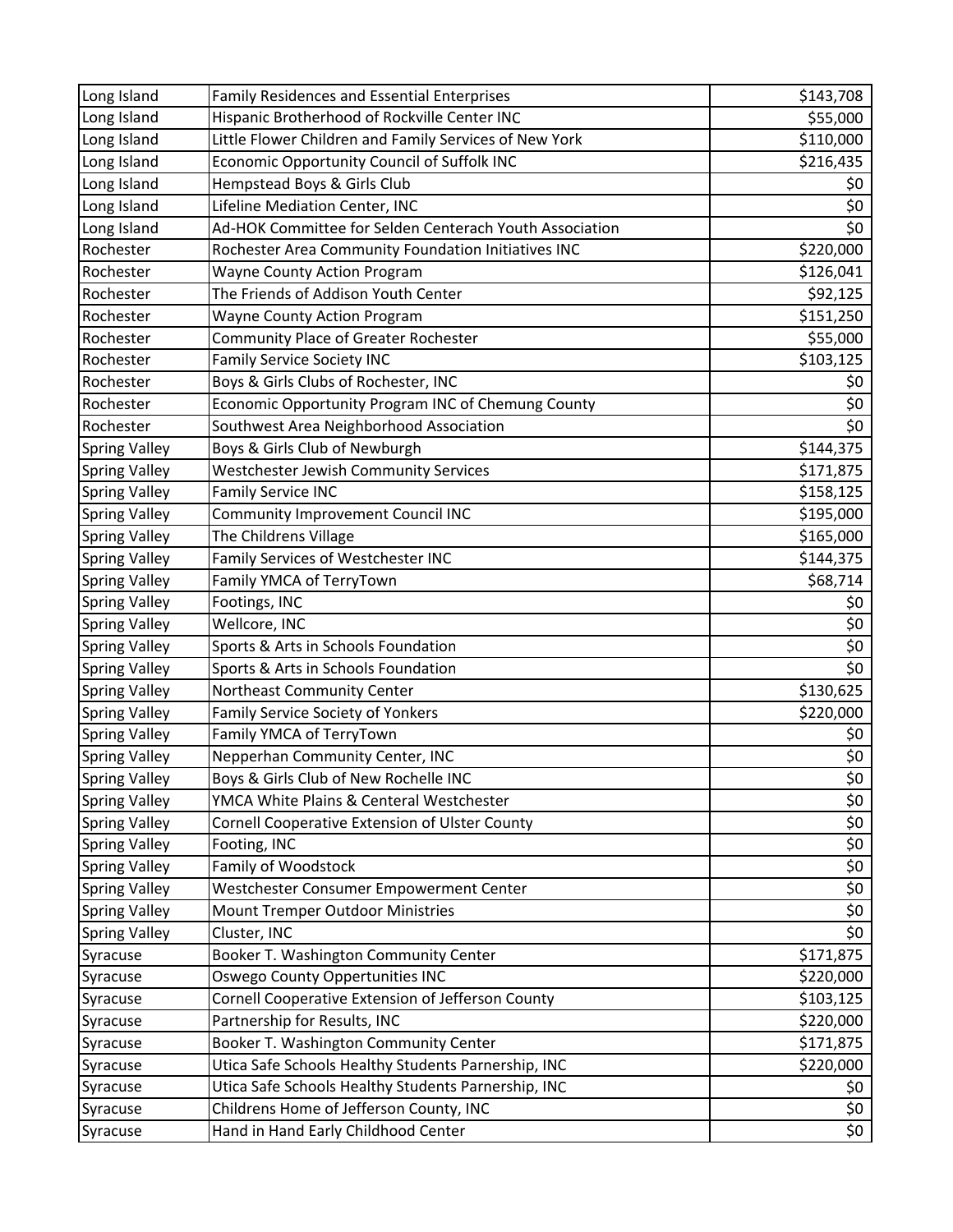| Syracuse     | Spartico Kief Malara Boys & Girls Club of Utica | \$0       |
|--------------|-------------------------------------------------|-----------|
| Syracuse     | Childrens Home of Jefferson County, INC         | \$0       |
| Syracuse     | Hand in Hand Early Childhood Center             | \$0       |
| Syracuse     | Partnership for Results, INC                    | \$0       |
| Syracuse     | North County Transitional Living Services, INC  | \$0       |
| Syracuse     | Partnership for Results, INC                    | \$0       |
| Syracuse     | Christian Neighborhood Center of Norwich        | \$0       |
| Syracuse     | Playyard Concepts Inc                           | \$0       |
| Syracuse     | Boys & Girls Club of Western Broome             | \$0       |
| Syracuse     | Boys & Girls Club of Massena Inc                | \$0       |
| Syracuse     | J.C. Community Action Team Inc                  | \$0       |
| Syracuse     | Watertown Family YMCA INC                       | \$0       |
| <b>Bronx</b> | Children's Aid Society                          | \$199,530 |
| <b>Bronx</b> | <b>SCAN-NY Volunteer Parent Aides Assoc.</b>    | \$220,000 |
| <b>Bronx</b> | <b>Riverdale Community Center</b>               | \$171,875 |
| <b>Bronx</b> | Young Athletes INC                              | \$165,000 |
| <b>Bronx</b> | Bronx House, INC                                | \$110,000 |
| <b>Bronx</b> | Children's Aid Society                          | \$137,500 |
| <b>Bronx</b> | Police Athletic League, INC                     | \$0       |
| <b>Bronx</b> | <b>Crenulated Company LTD</b>                   | \$206,250 |
| <b>Bronx</b> | Bronx House, INC                                | \$0       |
| <b>Bronx</b> | SCAN-NY Volunteer Parent Aides Assoc.           | \$0       |
| <b>Bronx</b> | East Side House, INC                            | \$0       |
| <b>Bronx</b> | East Side House, INC                            | \$0       |
| <b>Bronx</b> | Children's Aid Society                          | \$0       |
| <b>Bronx</b> | South Bronx Neighborhood Centers, INC           | \$0       |
| <b>Bronx</b> | The Elizabeth Ministries                        | \$0       |
| <b>Bronx</b> | Woodycrest Center for Human Development         | \$0       |
| <b>Bronx</b> | Episcopal Social Services of New York, INC      | \$0       |
| <b>Bronx</b> | New York City Mission Society                   | \$0       |
| <b>Bronx</b> | South Bronx Overall Economic Dev. Cop           | \$0       |
| <b>Bronx</b> | Episcopal Social Services of New York, INC      | \$0\$     |
| Bronx        | Phipps Comm Dev Corp                            | \$0       |
| <b>Bronx</b> | Citizen Schools INC                             | \$0       |
| <b>Bronx</b> | <b>Have A Dream Foundation</b>                  | \$0       |
| <b>Bronx</b> | <b>Healing Arts Initiative</b>                  | \$0       |
| <b>Bronx</b> | <b>Woodycrest Center for Human Development</b>  | \$0       |
| <b>Bronx</b> | Harlem RBI, INC                                 | \$0       |
| <b>Bronx</b> | WHEDCO                                          | \$0       |
| <b>Bronx</b> | Casita Maria INC                                | \$0       |
| <b>Bronx</b> | Dominican Women's Development Center            | \$0       |
| <b>Bronx</b> | Phipps Comm Dev Corp                            | \$0       |
| <b>Bronx</b> | Claremont Neighborhood Center, INC              | \$0       |
| <b>Bronx</b> | Mosholu Monteflore Community Center             | \$0       |
| <b>Bronx</b> | Research Foundation of CUNY Lehman College      | \$0       |
| <b>Bronx</b> | Claremont Neighborhood Center, INC              | \$0       |
| <b>Bronx</b> | Castia Maria, INC                               | \$0       |
| <b>Bronx</b> | Research Foundation of CUNY Lehman College      | \$0       |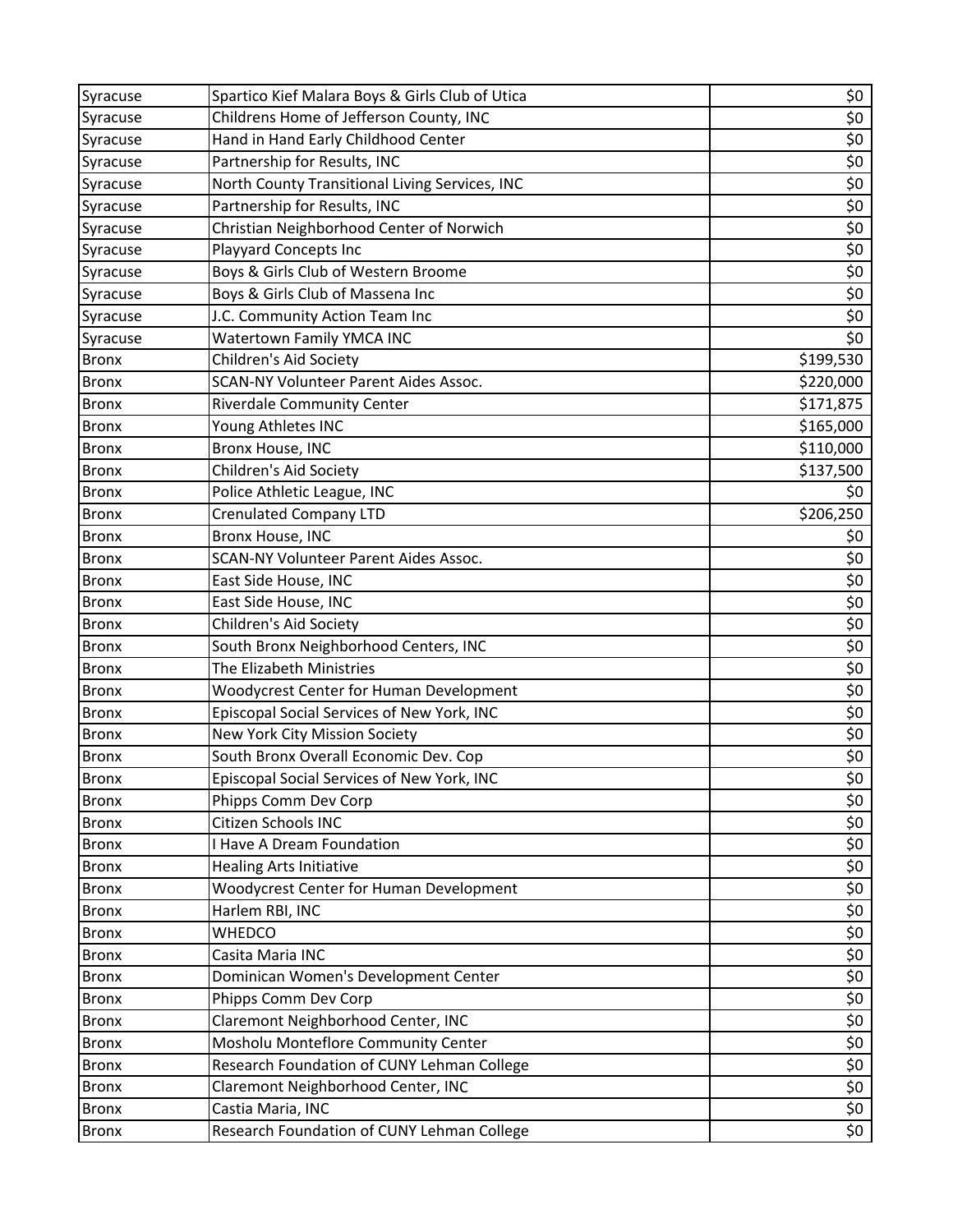| <b>Bronx</b> | Casita Maria INC                                      | \$0       |
|--------------|-------------------------------------------------------|-----------|
| <b>Bronx</b> | Jewish Home Life Care                                 | \$0       |
| Kings        | CAMBA, INC                                            | \$220,000 |
| <b>Kings</b> | Ridgewood Bushwick Senior Citizens Council, INC       | \$206,250 |
| Kings        | <b>NIA Community Services Network</b>                 | \$220,000 |
| Kings        | <b>Good Shepherd Services</b>                         | \$220,000 |
| Kings        | <b>Good Shepherd Services</b>                         | \$220,000 |
| Kings        | St. Nicks Alliance Corporation                        | \$137,500 |
| Kings        | <b>SCO Family of Services</b>                         | \$220,000 |
| Kings        | The Salvation Army                                    | \$192,500 |
| Kings        | <b>Salvation Army</b>                                 | \$137,500 |
| Kings        | <b>NIA Community Services Network</b>                 | \$0       |
| Kings        | Girls for Gender Equitty, INC                         | \$122,627 |
| Kings        | Yeshiva Kehilath Yakov                                | \$0       |
| Kings        | <b>SCO Family of Services</b>                         | \$0       |
| Kings        | <b>Sunset Park Health Council</b>                     | \$0       |
| Kings        | Brooklyn Chinese American Assoc.                      | \$0       |
| Kings        | Federation of Italian-Am Org of Brooklyn, Ltd         | \$0       |
| Kings        | Brooklyn Chinese American Assoc.                      | \$0       |
| Kings        | Jewish Community Council of Greater Coney Island, INC | \$0       |
| Kings        | Chinese American Planning Council, INC                | \$0       |
| Kings        | The Salvation Army                                    | \$0       |
| Kings        | Brooklyn Chinese American Assoc.                      | \$0       |
| Kings        | St. Nicks Alliance Corporation                        | \$0       |
| Kings        | St. Nicks Alliance Corporation                        | \$0       |
| Kings        | YMCA of the City of New York                          | \$0       |
| Kings        | Grand Street Settlement, INC                          | \$0       |
| Kings        | Grand Street Settlement, INC                          | \$0       |
| Kings        | The Salvation Army                                    | \$0       |
| Kings        | Federation of Italian-Am Org of Brooklyn, Ltd         | \$0       |
| Kings        | NIA Community Services Network                        | \$0       |
| Kings        | <b>NIA Community Services Network</b>                 | \$0\$     |
| Kings        | Citizens Schools INC                                  | \$0       |
| Kings        | Brooklyn Bureau of Community Service                  | \$0       |
| Kings        | <b>NIA Community Services Network</b>                 | $$0$$     |
| Kings        | <b>NIA Community Services Network</b>                 | \$0       |
| Kings        | Federation of Italian-Am Org of Brooklyn, Ltd         | \$0       |
| Kings        | Federation of Italian-Am Org of Brooklyn, Ltd         | \$0       |
| Kings        | Federation of Italian-Am Org of Brooklyn, Ltd         | \$0       |
| Kings        | Arab-American Family Support Center                   | $$0$$     |
| Kings        | <b>Coalition for Hispanic Family Services</b>         | \$0       |
| Kings        | Purelements; An Evolution of Dance, INC               | \$0       |
| Kings        | El Puente De Williamsburg INC                         | \$0       |
| Kings        | Coalition for Hispanic Family Services                | \$0       |
| Kings        | Vital Theatre Company INC                             | \$0       |
| Kings        | Midwood Dev. Corp                                     | \$0       |
| Kings        | <b>Sunset Bay Community Services</b>                  | \$0       |
| Kings        | <b>Coalition for Hispanic Family Services</b>         | \$0       |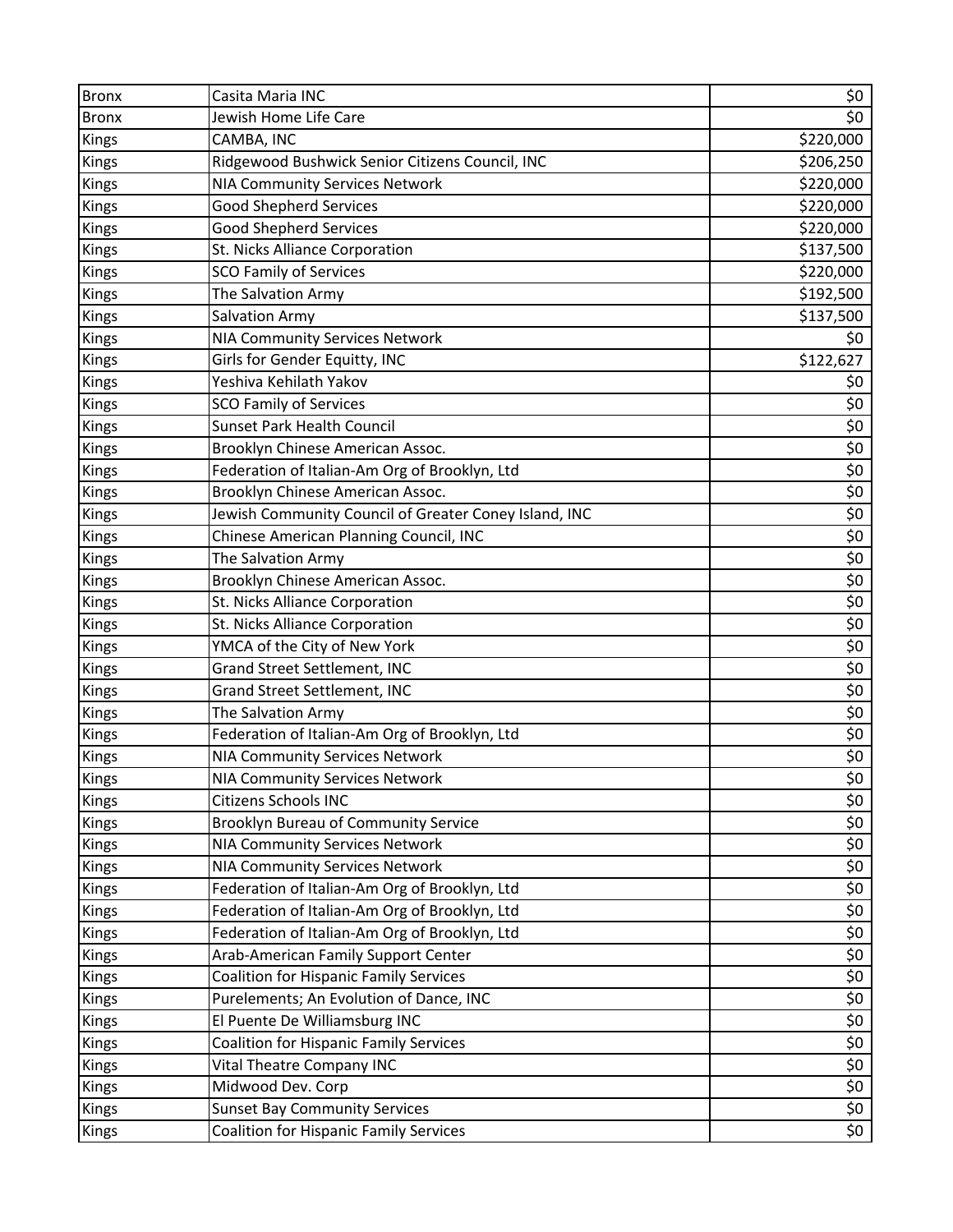| Kings     | <b>Oasis Community Corporation</b>                    | \$0                |
|-----------|-------------------------------------------------------|--------------------|
| Kings     | Congregation Beth Elohim                              | \$0                |
| Kings     | Midwood Dev. Corp                                     | \$0                |
| Kings     | Lfetayo Cultural Arts Academy                         | \$0                |
| Kings     | Elpuente De Williamsberg INC                          | \$0                |
| Kings     | Purelements, An Evolution in Dance, INC               | $\overline{\xi_0}$ |
| Manhattan | Children's Aid Society                                | \$0                |
| Manhattan | Children's Aid Society                                | \$0                |
| Manhattan | Police Athletic League, INC                           | \$171,875          |
| Manhattan | Sports & Arts in School fdn, INC                      | \$220,000          |
| Manhattan | Harlem-Dowling West Side Ctr. Chn                     | \$220,000          |
| Manhattan | <b>Have A Dream Foundation</b>                        | \$0                |
| Manhattan | <b>Hudson Guild</b>                                   | \$0                |
| Manhattan | Police Athletic League, INC                           | \$0                |
| Manhattan | Harlem RBI, INC                                       | \$0                |
| Manhattan | New York City Mission Society                         | \$0                |
| Manhattan | <b>Association to Benefit Children</b>                | \$0                |
| Manhattan | Community League of the Heights, INC                  | \$0                |
| Manhattan | <b>Hudson Guild</b>                                   | \$0                |
| Manhattan | Teacher's College Columbia University                 | \$0                |
| Manhattan | Comprehensive Development, INC                        | \$0                |
| Manhattan | <b>Citizens Schools</b>                               | $\overline{\xi_0}$ |
| Manhattan | Strycker's Bay Neighborhood Council, INC              | \$0                |
| Manhattan | Chinese American Planning Council, INC                | \$0                |
| Manhattan | Harlem Children's Zone                                | \$0                |
| Manhattan | <b>Oasis Community Corporation</b>                    | $\overline{\xi}$   |
| Manhattan | Harlem Children's Zone                                | \$0                |
| Manhattan | Citizen's Schools                                     | \$0                |
| Manhattan | Teacher's College Columbia University                 | \$0                |
| Manhattan | Grand Street Settlement, INC                          | \$0                |
| Manhattan | <b>Oasis Community Corporation</b>                    | \$0                |
| Manhattan | <b>Grand Street Settlement, INC</b>                   | \$0                |
| Manhattan | <b>Educational Alliance, INC</b>                      | \$0                |
| Manhattan | Stanley M. Isaacs Neighborhood Center, INC            | \$0                |
| Manhattan | In Arms Reach, INC                                    | \$0                |
| Manhattan | Casita Maria INC                                      | \$0                |
| Manhattan | <b>GOAL</b>                                           | \$0                |
| Manhattan | Foundation Dr. Georgina Falu, Inc.                    | \$0                |
| Manhattan | Boys and Girls Harbor                                 | \$0                |
| Manhattan | Salvation Army                                        | \$0                |
| Queens    | <b>NIA Community Services Network</b>                 | \$220,000          |
| Queens    | YMCA Greater NY-Ridgewood Branch                      | \$198,000          |
| Queens    | Jacob A. Riis Neighborhood Settlement                 | \$165,000          |
| Queens    | Sports & Arts School in fdn, INC                      | \$171,875          |
| Queens    | Maspeth Town Hall, INC                                | \$110,000          |
| Queens    | Maspeth Town Hall, INC                                | \$137,500          |
| Queens    | Jewish Community Council of Greater Coney Island, INC | \$129,900          |
| Queens    | Child Center of NY, INC                               | \$110,000          |